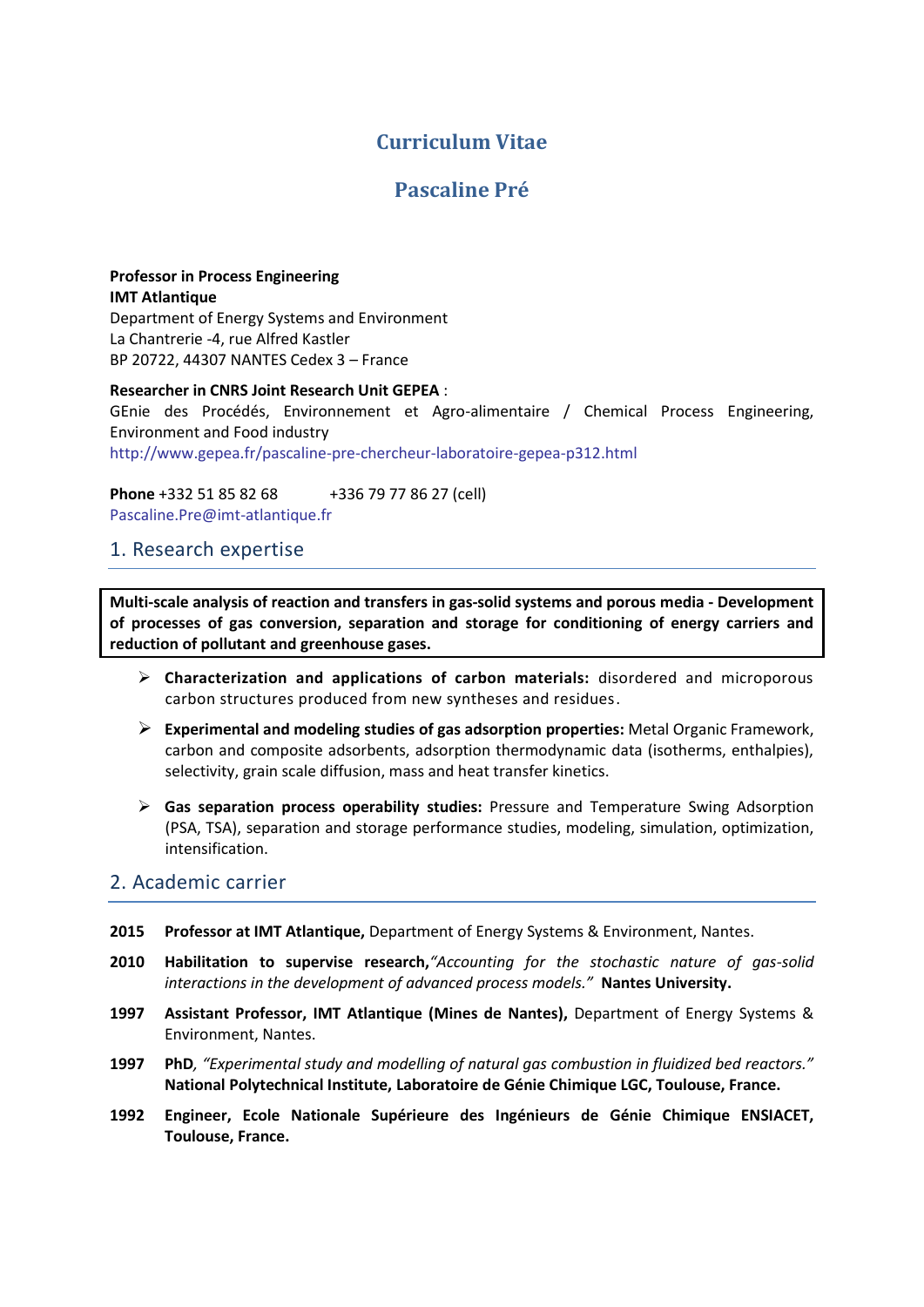## 3. Responsabilities & management

- **2016 Research group leader VERTE in the GEPEA-CNRS unit, "Energy Valorization of Residues and Gas treatment",** 12 permanent researchers.
- **2016 Coordinator of the ENERGICS programme (ANR- Programme Investissements d'Avenir, 2015-2021):** development of R&D industrial partnerships of 5 Carnot Institutes : Energies du Futur, M.I.N.E.S, ICEEL, BRGM, and CSTB.

#### **Main contractual research projects:**

- **2016 - 2014 AHEAD : Adsorber-Heat Exchanger – Advanced Design**, **leader.** Institut Mines Telecom, Mines Douai.
- **2015 –2012 « Filière H<sup>2</sup> », co-leader.** Institut Carnot Mines, industry (PROSIM), ENSTA ParisTech, Mines ParisTech.
- **2010 –2009 «HRTEM image processing and structural analysis of disordered carbons », leader.**  Institut Carnot Mines, Mines ParisTech.
- **2012 - 2009 « CAP : Cyclic Adsorption processes », leader. Agence de l'Environnement et de la Maîtrise de l'énergie** ADEME, ARKEMA and PROSIM companies, Ecole Nationale Supérieure de Chimie de Rennes
- **2011 – 2009** « **VEGAZ : Energy valorization of biomass for natural gas production »**, **partner.** ANR, GDF-SUEZ company, Laboratoire de Sciences Analytiques (Lyon) - Unité de Catalyse et de Chimie du Solide (Lille) - Laboratoire d'Innovation pour les Technologies des Energies Nouvelles et les Nanomatériaux, CEA (Grenoble).
- **2010- 2007** Implementation and coordination of the **International Erasmus Mundus Master of Sciences ME3** « European joint masters in Management & Engineering of Environment & Energy »

### 4. Scientific production

| Articles (peer reviewed)                         | 43 |
|--------------------------------------------------|----|
| Book chapters and collections                    |    |
| Oral communications in international conferences | 54 |
| Invited conferences                              |    |

### 5. Membership in professional body

- **Since 2016:** Expert member in the **HCERES High Council for Evaluation of Research and Higher Education** evaluation board. [http://www.hceres.fr/MODALITES-D-](http://www.hceres.fr/MODALITES-D-EVALUATIONS/Liste-des-experts-ayant-participe-a-une-evaluation)[EVALUATIONS/Liste-des-experts-ayant-participe-a-une-evaluation](http://www.hceres.fr/MODALITES-D-EVALUATIONS/Liste-des-experts-ayant-participe-a-une-evaluation)
- **Since 2015:** Elected member in the administration board of the **French Association of Adsorption (AFA) <https://www.adsorption.fr/spip.php?rubrique9>**
	- ‐ **Société Francophone d'Etudes du Carbone SFEC**,
	- ‐ **Société Française du Génie des Procédés SFGP** : member of the organization committee of national conference SFGP2019,
	- ‐ **Fédération Française des Matériaux** : member of the organization committee of the conference Matériaux 2018,
	- ‐ Soot French CNRS Research Group n°3622 : **GDR-SUIE, <https://suie.sciencesconf.org/>**